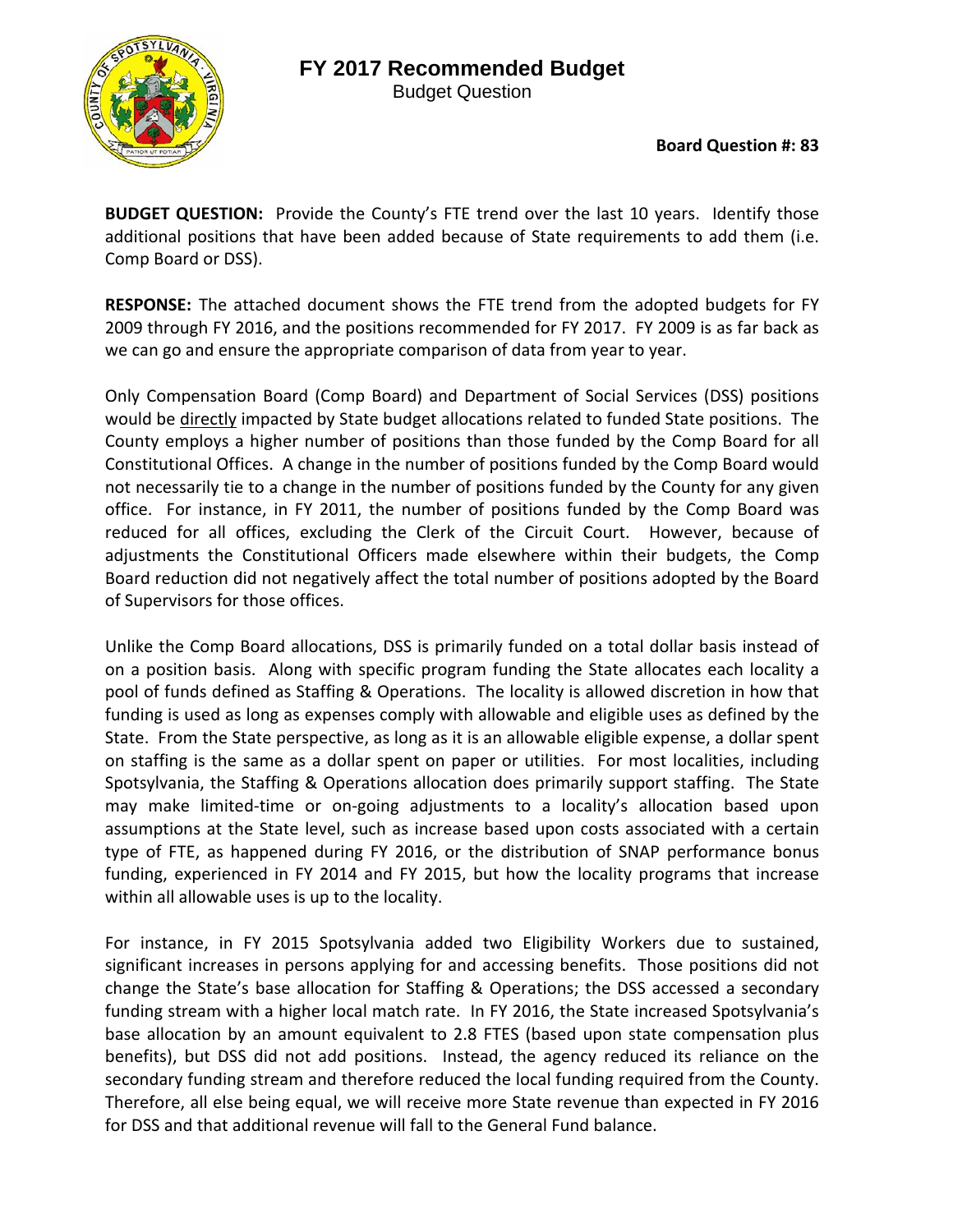| <b>Spotsylvania County</b><br><b>FTEs by Function &amp; Department - Detail</b><br>FY 2009 Adopted Budget - FY 2017 Recommended Budget |                                                   |                                                   |                                            |                                            |                                            |                                            |                                            |                                                   |                               |                                                                         |                                                                                         |                                                                                              |
|----------------------------------------------------------------------------------------------------------------------------------------|---------------------------------------------------|---------------------------------------------------|--------------------------------------------|--------------------------------------------|--------------------------------------------|--------------------------------------------|--------------------------------------------|---------------------------------------------------|-------------------------------|-------------------------------------------------------------------------|-----------------------------------------------------------------------------------------|----------------------------------------------------------------------------------------------|
|                                                                                                                                        | <b>FY 2009</b><br><b>Adopted</b><br><b>Budget</b> | <b>FY 2010</b><br><b>Adopted</b><br><b>Budget</b> | FY 2011<br><b>Adopted</b><br><b>Budget</b> | FY 2012<br><b>Adopted</b><br><b>Budget</b> | FY 2013<br><b>Adopted</b><br><b>Budget</b> | FY 2014<br><b>Adopted</b><br><b>Budget</b> | FY 2015<br><b>Adopted</b><br><b>Budget</b> | <b>FY 2016</b><br><b>Adopted</b><br><b>Budget</b> | FY 2017<br><b>Rec. Budget</b> | <b>Total Change in FTE,</b><br>FY 2009 Adopted - FY<br>2017 Recommended | <b>Avg Annual Change, FY</b><br>2009 Adopted Budget - FY<br>2017 Recommended<br>Budget* | <b>Total Change, FY 2009</b><br><b>Adopted Budget - FY 2017</b><br><b>Recommended Budget</b> |
| <b>SUPPORT</b>                                                                                                                         |                                                   |                                                   |                                            |                                            |                                            |                                            |                                            |                                                   |                               |                                                                         |                                                                                         |                                                                                              |
| <b>Executive Services</b>                                                                                                              |                                                   |                                                   |                                            |                                            |                                            |                                            |                                            |                                                   |                               |                                                                         |                                                                                         |                                                                                              |
| Board of Supervisors                                                                                                                   | $\overline{7}$                                    | $\overline{7}$                                    | $\tau$                                     | $\overline{7}$                             | $\overline{7}$                             | $\overline{7}$                             | $\overline{7}$                             | $\overline{7}$                                    | $\overline{7}$                | $\mathbf{0}$                                                            | 0.00%                                                                                   | 0.00%                                                                                        |
| County Administration                                                                                                                  | 8                                                 | 8                                                 | $\overline{7}$                             | 8                                          | $7\phantom{.0}$                            | $7\phantom{.0}$                            | 8                                          | 8                                                 | $7\phantom{.0}$               | $-1$                                                                    | $-1.66%$                                                                                | $-12.50%$                                                                                    |
| County Attorney                                                                                                                        | 8                                                 | 8                                                 | 8                                          | 8                                          | 8                                          | 8                                          | 7                                          | 8                                                 | 8                             | $\mathbf{0}$                                                            | 0.00%                                                                                   | 0.00%                                                                                        |
| <b>Total Executive Services</b>                                                                                                        | $\overline{23}$                                   | $\overline{23}$                                   | $\overline{22}$                            | $\overline{23}$                            | $\overline{22}$                            | $\overline{22}$                            | $\overline{22}$                            | $\overline{23}$                                   | $\overline{22}$               | $-1$                                                                    | $-0.55%$                                                                                | $-4.35%$                                                                                     |
| <b>Administrative Services</b>                                                                                                         |                                                   |                                                   |                                            |                                            |                                            |                                            |                                            |                                                   |                               |                                                                         |                                                                                         |                                                                                              |
| <b>Human Resources</b>                                                                                                                 | 6                                                 | 5.75                                              | 6.75                                       | 6.75                                       | 6.75                                       | 6                                          | 6                                          | 6                                                 | 6                             | $\overline{0}$                                                          | 0.00%                                                                                   | 0.00%                                                                                        |
| Commissioner of the Revenue                                                                                                            | 22                                                | 21.63                                             | 21.63                                      | 20                                         | 20                                         | 19                                         | 19                                         | 19                                                | 19                            | $-3$                                                                    | $-1.82%$                                                                                | $-13.64%$                                                                                    |
| Assessment                                                                                                                             | 10                                                | 10                                                | 10                                         | 10                                         | 10.63                                      | 10.63                                      | 10.63                                      | 10.63                                             | 10.63                         | 0.63                                                                    | 0.77%                                                                                   | 6.30%                                                                                        |
| Treasurer                                                                                                                              | 19.93                                             | 19.5                                              | 19.5                                       | 20.25                                      | 21.05                                      | 21.25                                      | 21.25                                      | 21.26                                             | 21.26                         | 1.33                                                                    | 0.81%                                                                                   | 6.67%                                                                                        |
| <b>Financial Services</b>                                                                                                              | 15.5                                              | 14.75                                             | 14.75                                      | 14.75                                      | 15.75                                      | 16.25                                      | 17.5                                       | 18.13                                             | 21.13                         | 5.63                                                                    | 3.95%                                                                                   | 36.32%                                                                                       |
| <b>Information Services</b>                                                                                                            | 28.5                                              | 26.5                                              | 24.5                                       | 23.5                                       | 24.5                                       | 27                                         | 27.5                                       | 28.89                                             | 33.02                         | 4.52                                                                    | 1.86%                                                                                   | 15.86%                                                                                       |
| <b>Total Administrative</b>                                                                                                            | 101.93                                            | 98.13                                             | 97.13                                      | 95.25                                      | 98.68                                      | 100.13                                     | 101.88                                     | 103.91                                            | 111.04                        | 9.11                                                                    | 1.08%                                                                                   | 8.94%                                                                                        |
| <b>Total Support FTEs</b>                                                                                                              | 124.93                                            | 121.13                                            | 119.13                                     | 118.25                                     | 120.68                                     | 122.13                                     | 123.88                                     | 126.91                                            | 133.04                        | 8.11                                                                    | 0.79%                                                                                   | 6.49%                                                                                        |
| <b>SERVICE</b>                                                                                                                         |                                                   |                                                   |                                            |                                            |                                            |                                            |                                            |                                                   |                               |                                                                         |                                                                                         |                                                                                              |
| <b>Voter Services</b>                                                                                                                  |                                                   |                                                   |                                            |                                            |                                            |                                            |                                            |                                                   |                               |                                                                         |                                                                                         |                                                                                              |
| Electoral Board/Registrar                                                                                                              | 2                                                 | 2.5                                               | 2.5                                        | 2.5                                        | 3.3                                        | 3.5                                        | 3.5                                        | 3.5                                               | 3.5                           | 1.5                                                                     | 7.25%                                                                                   | 75.00%                                                                                       |
| <b>Total Voter Services</b>                                                                                                            | $\overline{2}$                                    | 2.5                                               | 2.5                                        | 2.5                                        | $\overline{3.3}$                           | 3.5                                        | $\overline{3.5}$                           | $\overline{3.5}$                                  | $\overline{3.5}$              | 1.5                                                                     | 7.25%                                                                                   | 75.00%                                                                                       |
| <b>Judicial Administration</b>                                                                                                         |                                                   |                                                   |                                            |                                            |                                            |                                            |                                            |                                                   |                               |                                                                         |                                                                                         |                                                                                              |
| Circuit Court                                                                                                                          | 2                                                 | $\overline{2}$                                    | 2                                          | 2.5                                        | 2.5                                        | 2.5                                        | 2.5                                        | 2.63                                              | 2.63                          | 0.63                                                                    | 3.48%                                                                                   | 31.50%                                                                                       |
| Clerk of the Circuit Court                                                                                                             | 20.64                                             | 19.25                                             | 19.25                                      | 19.25                                      | 18.75                                      | 18.75                                      | 19.38                                      | 19.26                                             | 19.26                         | $-1.38$                                                                 | $-0.86%$                                                                                | $-6.69%$                                                                                     |
| Commonwealth's Attorney                                                                                                                | 18.5                                              | 17.5                                              | 18                                         | 18                                         | 18.5                                       | 18.5                                       | 18.5                                       | 19                                                | 19                            | 0.5                                                                     | 0.33%                                                                                   | 2.70%                                                                                        |
| <b>Total Judicial Administration</b>                                                                                                   | 41.14                                             | 38.75                                             | 39.25                                      | 39.75                                      | 39.75                                      | 39.75                                      | 40.38                                      | 40.89                                             | 40.89                         | $-0.25$                                                                 | $-0.08%$                                                                                | $-0.61%$                                                                                     |
| <b>Public Safety</b>                                                                                                                   |                                                   |                                                   |                                            |                                            |                                            |                                            |                                            |                                                   |                               |                                                                         |                                                                                         |                                                                                              |
| Sheriff                                                                                                                                | 230.06                                            | 230.06                                            | 229.06                                     | 232.06                                     | 235.07                                     | 243.07                                     | 255.07                                     | 253.86                                            | 260.36                        | 30.3                                                                    | 1.56%                                                                                   | 13.17%                                                                                       |
| Fire/Rescue/Emergency Mgmt.                                                                                                            | 134.88                                            | 133.88                                            | 133.88                                     | 138.38                                     | 158                                        | 173                                        | 182                                        | 197                                               | 200.7                         | 65.82                                                                   | 5.09%                                                                                   | 48.80%                                                                                       |
| Court Services Unit                                                                                                                    | 2                                                 | 3                                                 | 2                                          | 2                                          | $\overline{2}$                             | 2                                          | 2                                          | 2                                                 | 2                             | $\overline{0}$                                                          | 0.00%                                                                                   | 0.00%                                                                                        |
| <b>Building</b>                                                                                                                        | 25.5                                              | 20                                                | 20                                         | 20                                         | 20                                         | 19                                         | 19                                         | 19                                                | 20                            | $-5.5$                                                                  | $-2.99%$                                                                                | $-21.57%$                                                                                    |
| <b>Total Public Safety</b>                                                                                                             | 392.44                                            | 386.94                                            | 384.94                                     | 392.44                                     | 415.07                                     | 437.07                                     | 458.07                                     | 471.86                                            | 483.06                        | 90.62                                                                   | 2.63%                                                                                   | 23.09%                                                                                       |
| <b>Public Works</b>                                                                                                                    |                                                   |                                                   |                                            |                                            |                                            |                                            |                                            |                                                   |                               |                                                                         |                                                                                         |                                                                                              |
| <b>Facilities Management</b>                                                                                                           | 25                                                | 23                                                | 22                                         | 24.66                                      | 24.78                                      | 24.78                                      | 24.53                                      | 22.67                                             | 22.67                         | $-2.33$                                                                 | $-1.22%$                                                                                | $-9.32%$                                                                                     |
| Refuse Management                                                                                                                      | 51.5                                              | 50.5                                              | 51.5                                       | 51.63                                      | 51.63                                      | 51.63                                      | 49.26                                      | 56.32                                             | 58.17                         | 6.67                                                                    | 1.53%                                                                                   | 12.95%                                                                                       |
| Water & Sewer                                                                                                                          | 109                                               | 113                                               | 113                                        | 113                                        | 114                                        | 115                                        | 117                                        | 117.5                                             | 118.5                         | 9.5                                                                     | 1.05%                                                                                   | 8.72%                                                                                        |
| <b>Total Public Works</b>                                                                                                              | 185.5                                             | 186.5                                             | 186.5                                      | 189.29                                     | 190.41                                     | 191.41                                     | 190.79                                     | 196.49                                            | 199.34                        | 13.84                                                                   | $0.90\%$                                                                                | 7.46%                                                                                        |